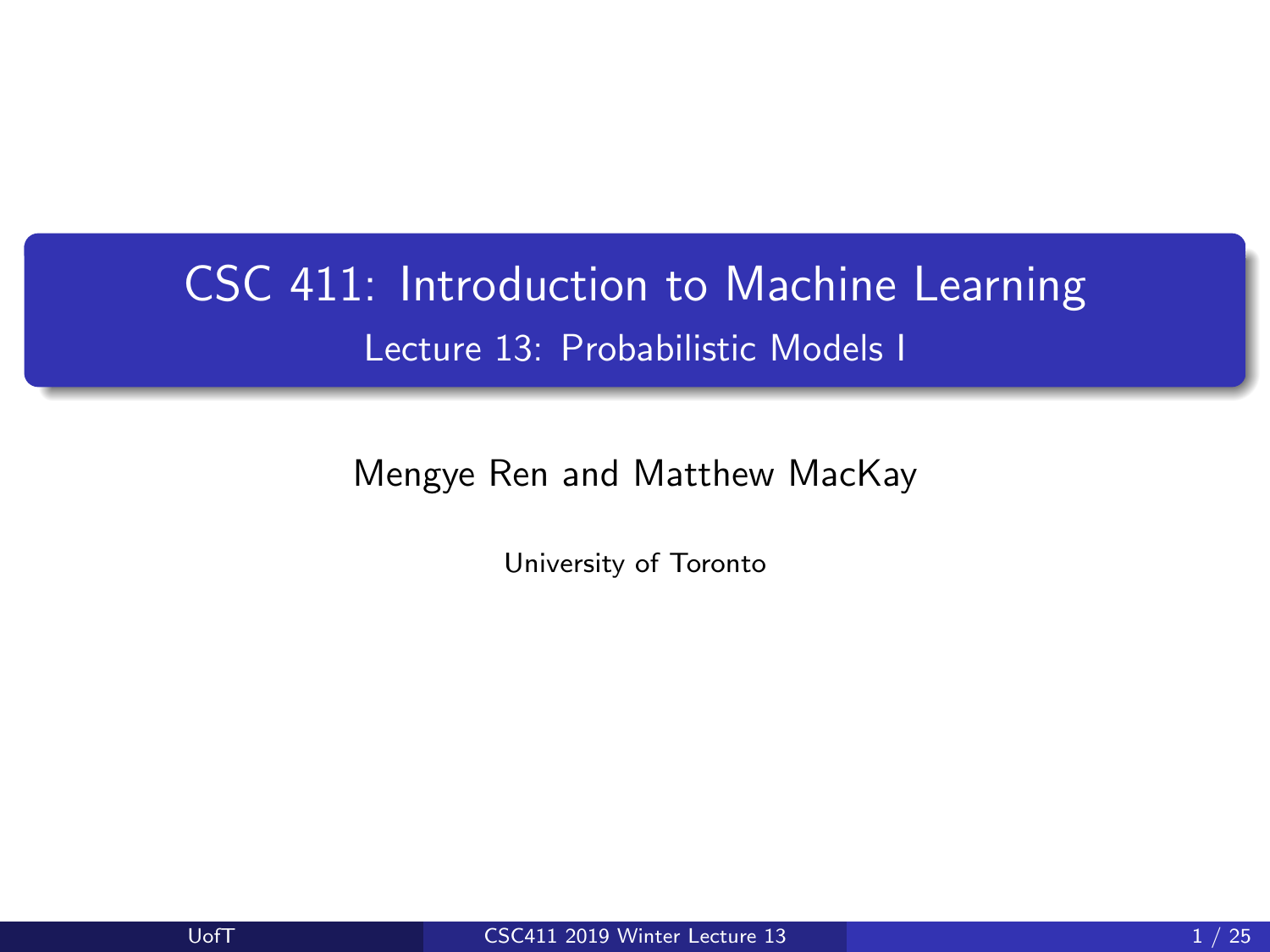- We'll shift directions now, and spend most of the next 4 weeks talking about probabilistic models.
- **o** This lecture
	- **Maximum likelihood estimation**
	- **•** Naïve Bayes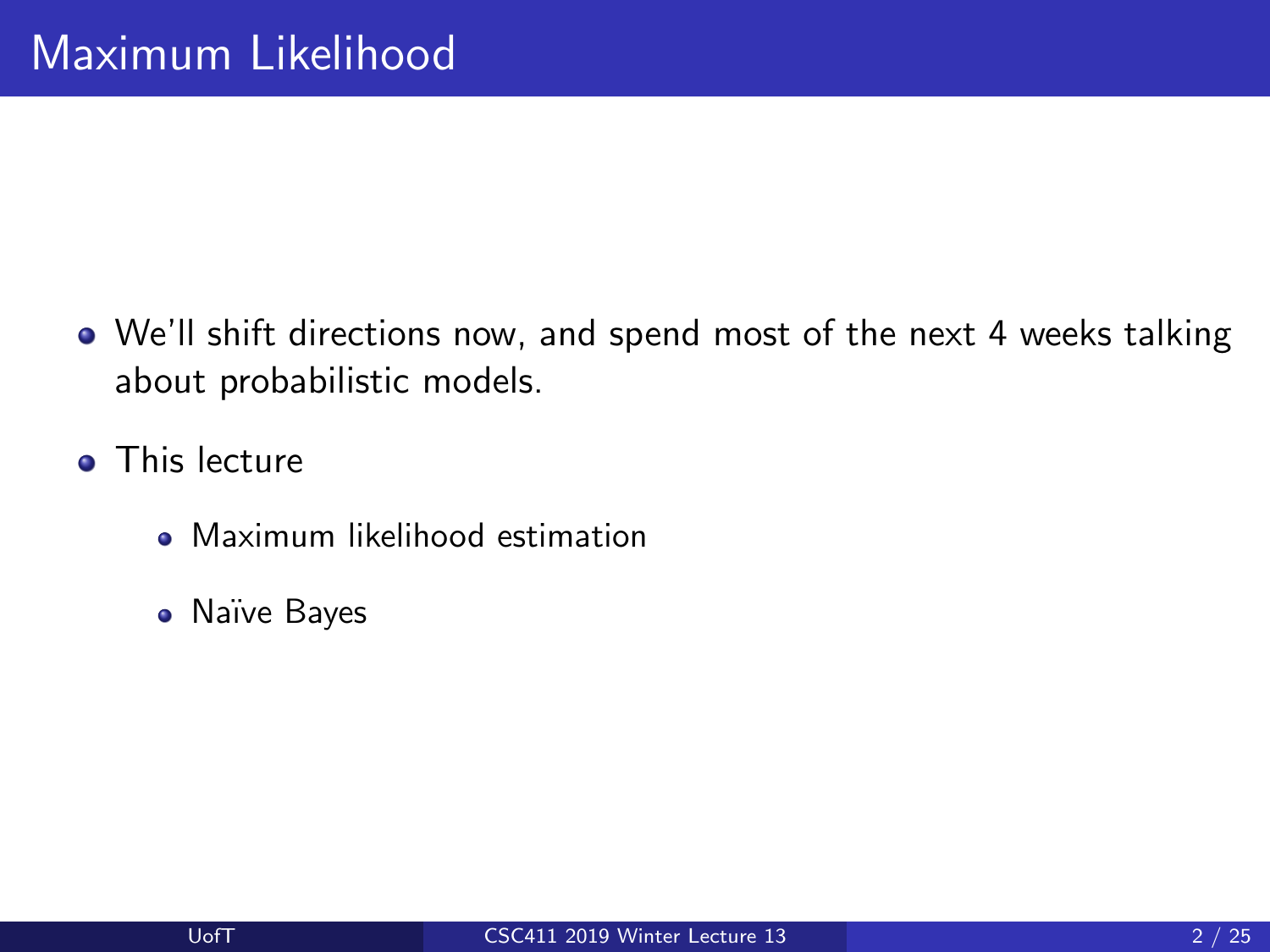- Motivating example: estimating the parameter of a biased coin
	- You flip a coin 100 times. It lands heads  $N_H = 55$  times and tails  $N_{\tau} = 45$  times.
	- What is the probability it will come up heads if we flip again?
- Model: flips are independent Bernoulli random variables with parameter  $\theta$ .
	- Assume the observations are independent and identically distributed (i.i.d.)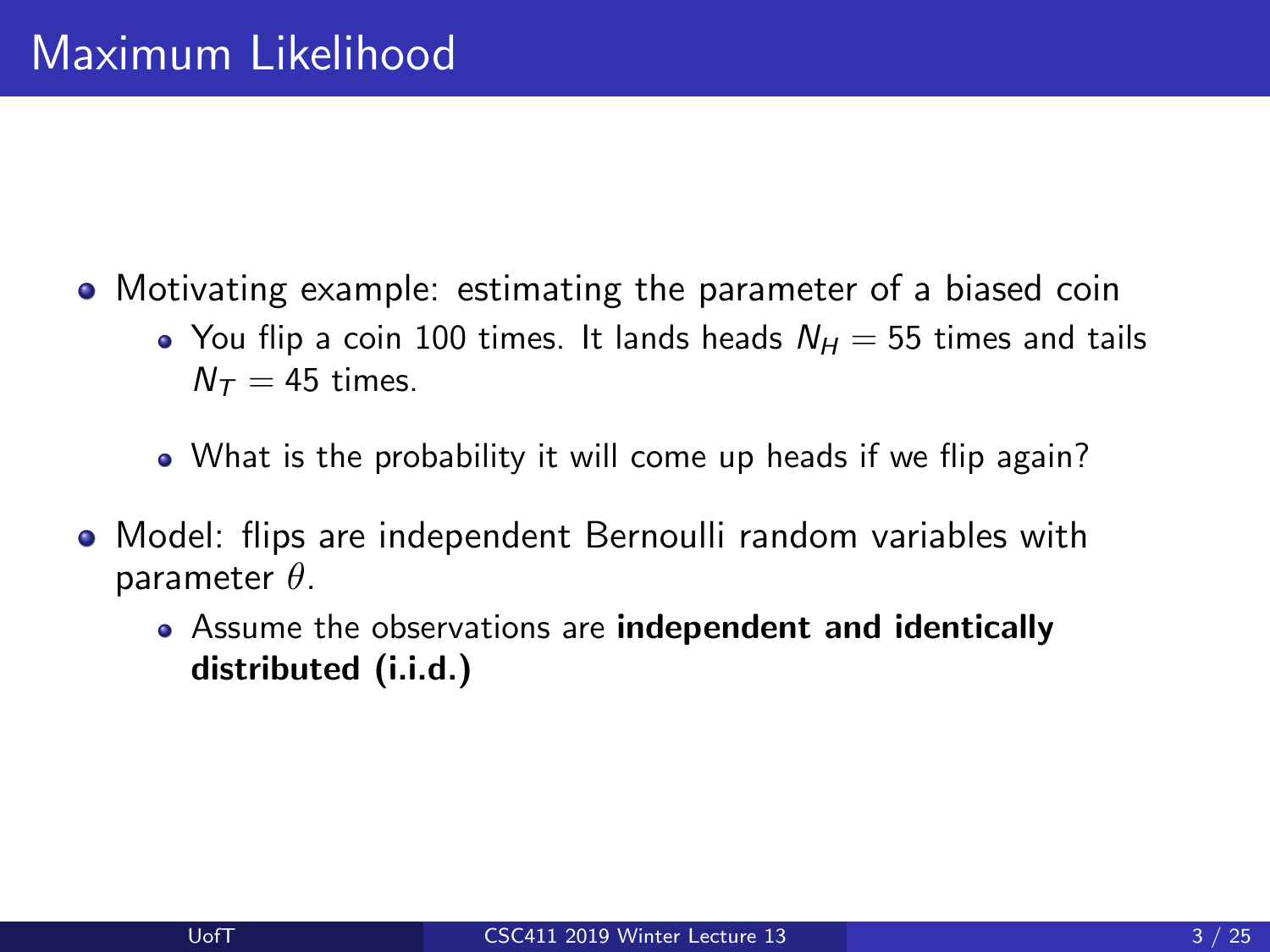- The likelihood function is the probability of the observed data, as a function of  $\theta$ .
- $\bullet$  In our case, it's the probability of a *particular* sequence of H's and T's.
- Under the Bernoulli model with i.i.d. observations,

$$
L(\theta) = p(\mathcal{D}) = \theta^{N_H} (1-\theta)^{N_T}
$$

- This takes very small values. In this case,  $\mathcal{L}(0.5)=0.5^{100}\approx 7.9\times 10^{-31}$
- Therefore, we usually work with log-likelihoods:

$$
\ell(\theta) = \log L(\theta) = N_H \log \theta + N_T \log(1 - \theta)
$$

Here,  $\,\ell(0.5) = \log 0.5^{100} = 100$  log  $0.5 = -69.31$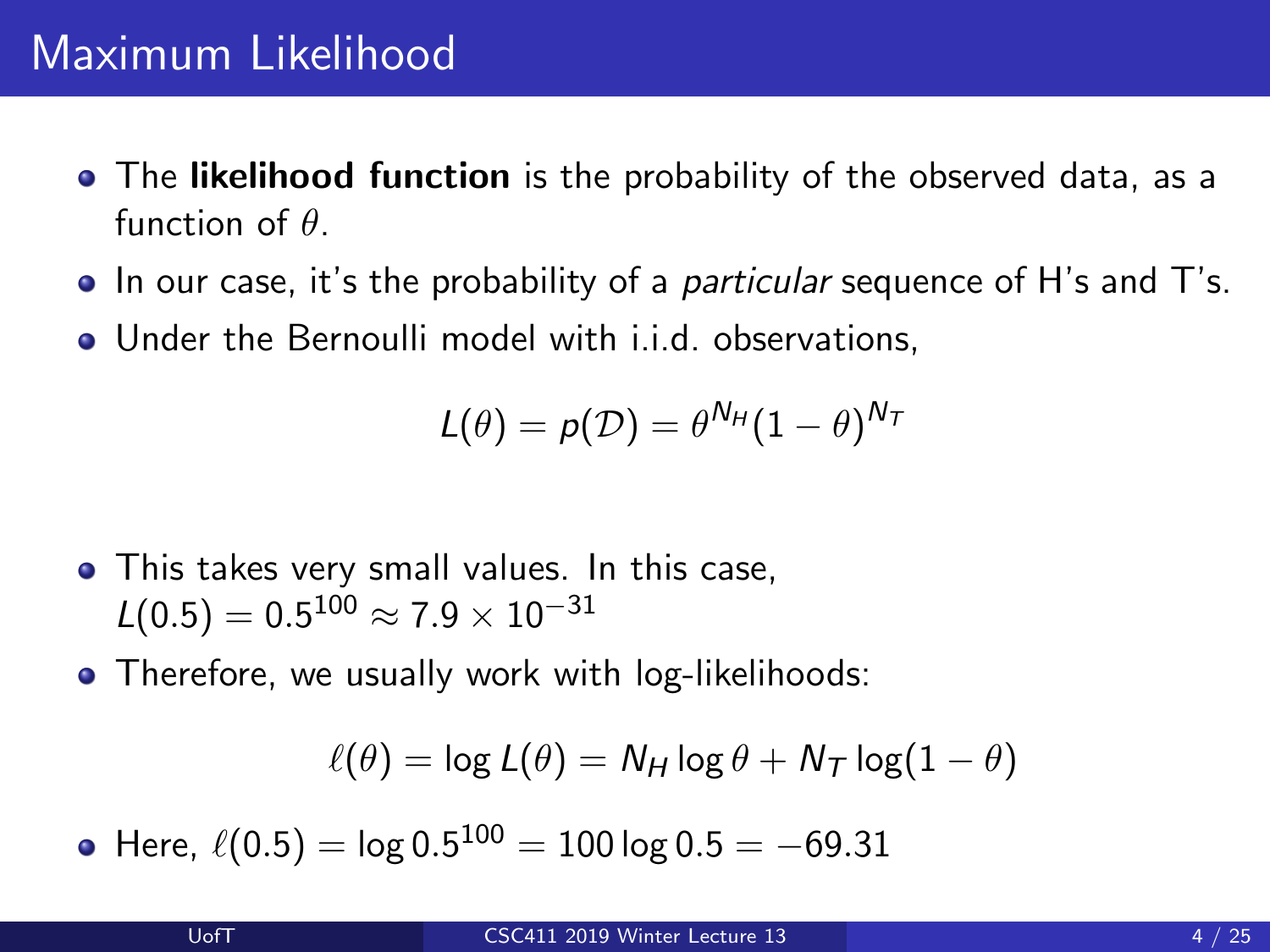$N_H = 55$ ,  $N_T = 45$ 

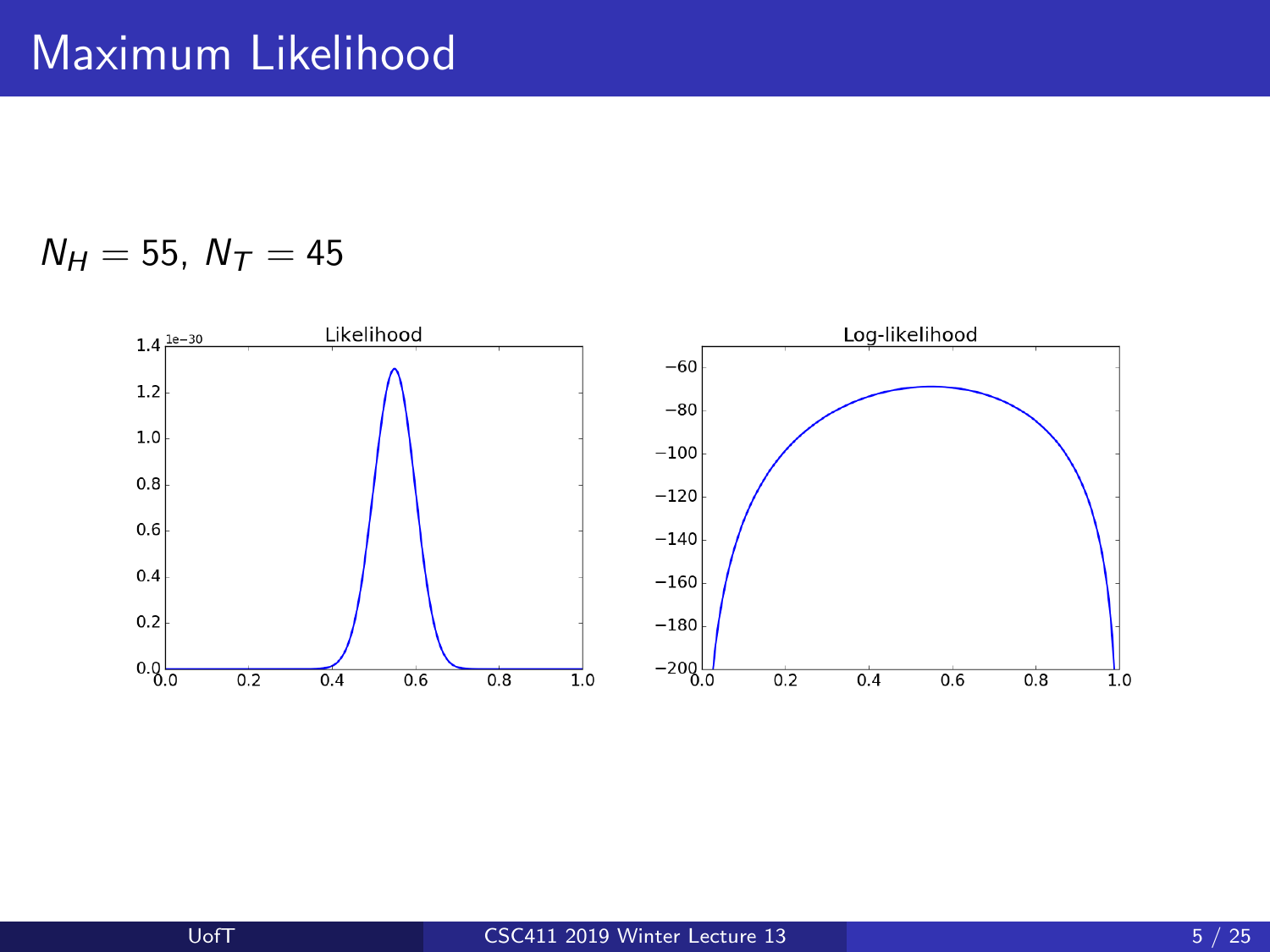- Good values of  $\theta$  should assign high probability to the observed data. This motivates the maximum likelihood criterion.
- Remember how we found the optimal solution to linear regression by setting derivatives to zero? We can do that again for the coin example.

$$
\frac{d\ell}{d\theta} = \frac{d}{d\theta} (N_H \log \theta + N_T \log(1 - \theta))
$$

$$
= \frac{N_H}{\theta} - \frac{N_T}{1 - \theta}
$$

Setting this to zero gives the maximum likelihood estimate:

$$
\hat{\theta}_{\mathrm{ML}} = \frac{N_H}{N_H + N_T},
$$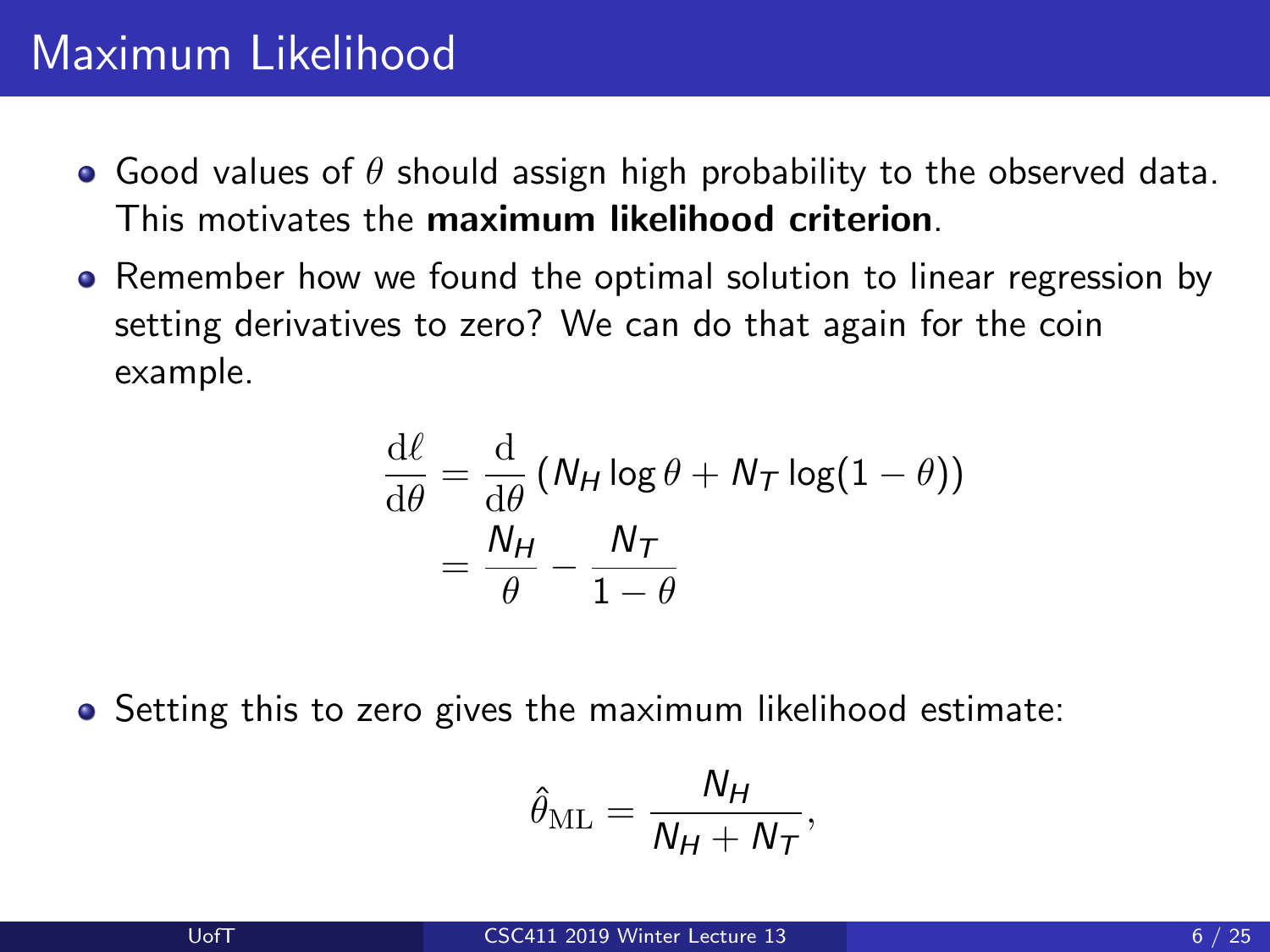• This is equivalent to minimizing cross-entropy. Let  $t_i = 1$  for heads and  $t_i = 0$  for tails.

$$
\mathcal{L}_{CE} = -\sum_{i} t_{i} \log \theta - (1 - t_{i}) \log(1 - \theta)
$$

$$
= -N_{H} \log \theta - N_{T} \log(1 - \theta)
$$

$$
= -\ell(\theta)
$$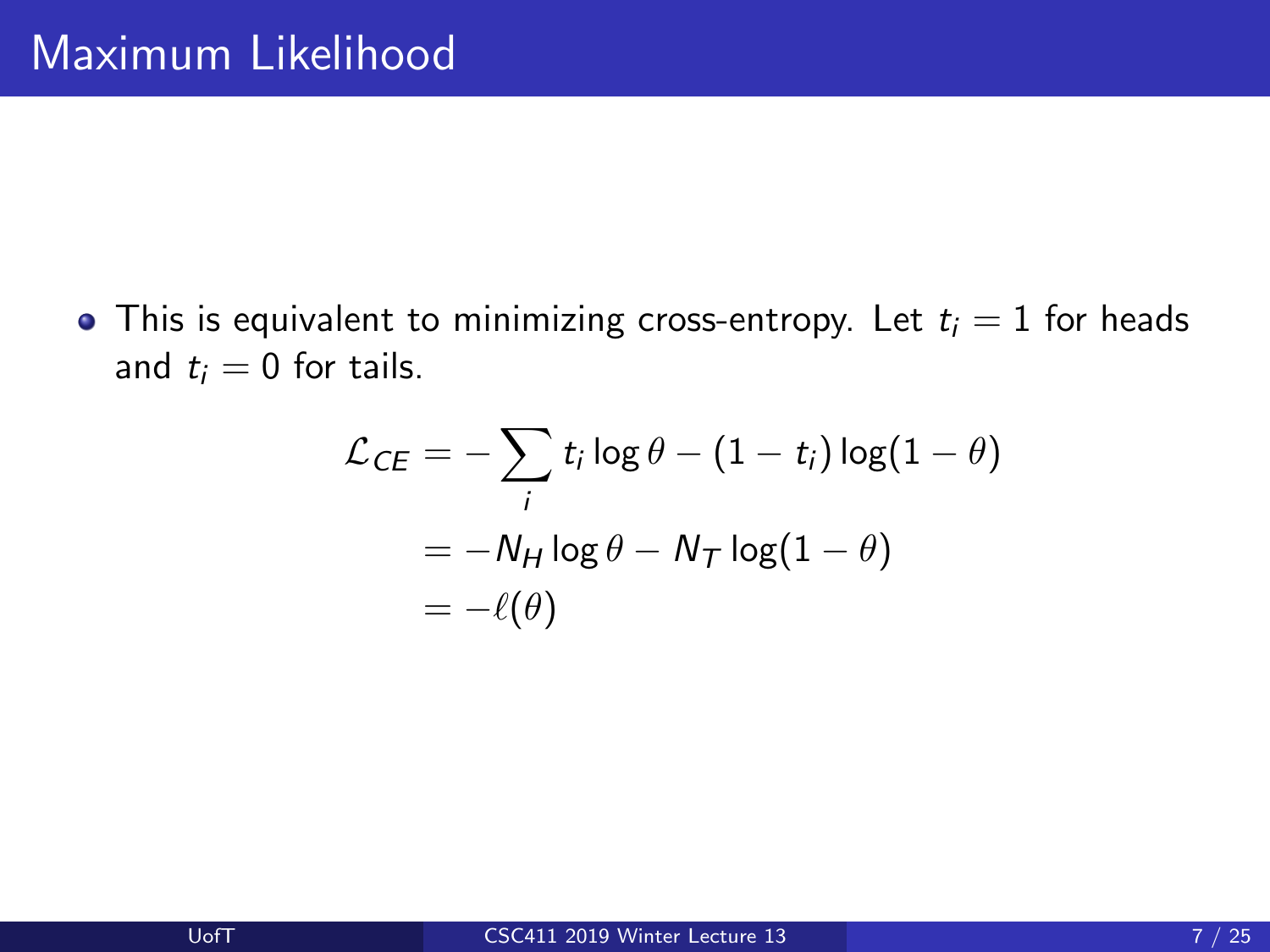• Recall the Gaussian, or normal, distribution:

$$
\mathcal{N}(x; \mu, \sigma) = \frac{1}{\sqrt{2\pi}\sigma} \exp\left(-\frac{(x-\mu)^2}{2\sigma^2}\right)
$$

- The Central Limit Theorem says that sums of lots of independent random variables are approximately Gaussian.
- In machine learning, we use Gaussians a lot because they make the calculations easy.

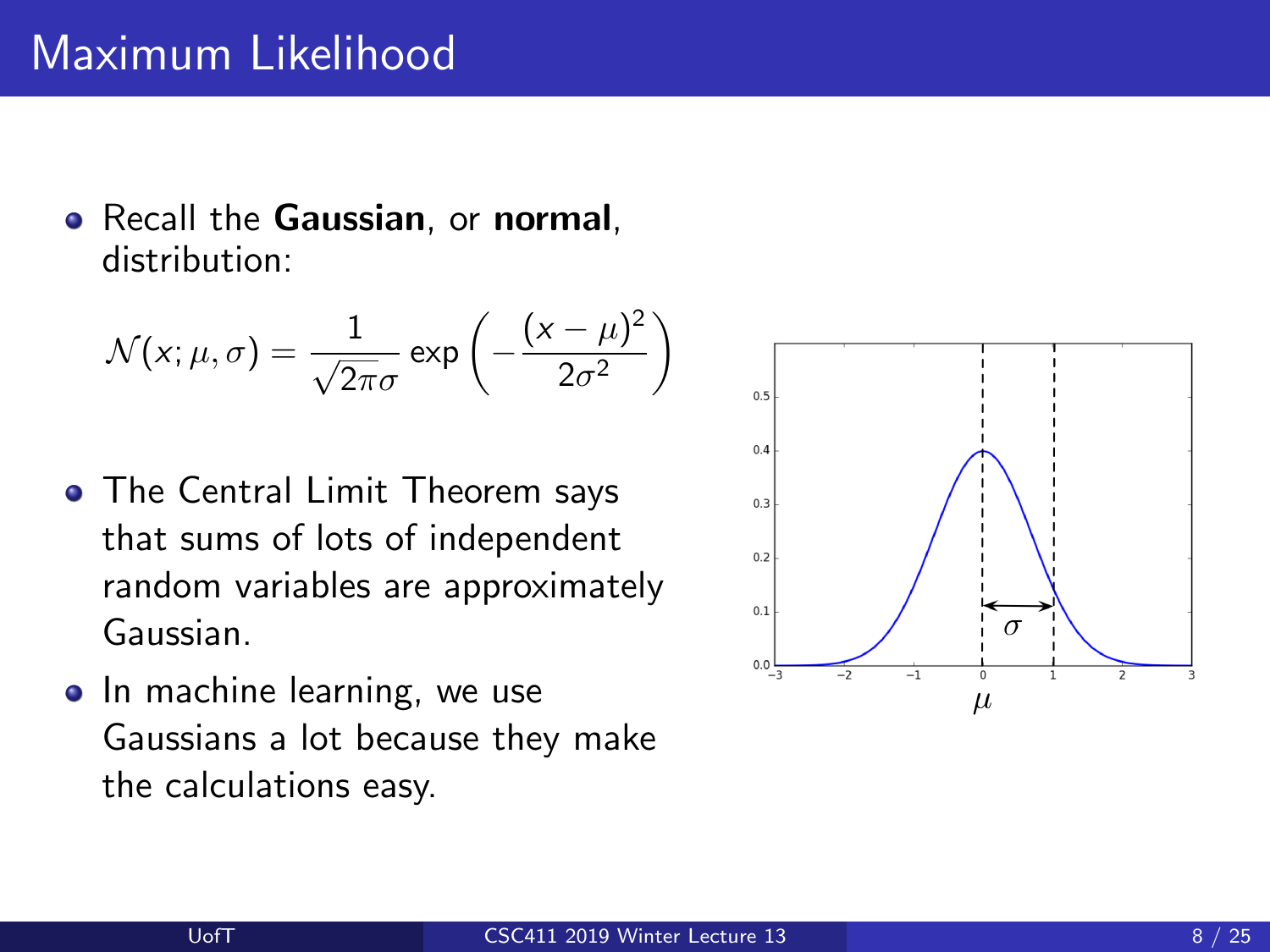Suppose we want to model the distribution of temperatures in Toronto in March, and we've recorded the following observations:

-2.5 -9.9 -12.1 -8.9 -6.0 -4.8 2.4

Assume they're drawn from a Gaussian distribution with known standard deviation  $\sigma = 5$ , and we want to find the mean  $\mu$ .

• Log-likelihood function:

$$
\ell(\mu) = \log \prod_{i=1}^{N} \left[ \frac{1}{\sqrt{2\pi} \cdot \sigma} \exp \left( -\frac{(x^{(i)} - \mu)^2}{2\sigma^2} \right) \right]
$$

$$
= \sum_{i=1}^{N} \log \left[ \frac{1}{\sqrt{2\pi} \cdot \sigma} \exp \left( -\frac{(x^{(i)} - \mu)^2}{2\sigma^2} \right) \right]
$$

$$
= \sum_{i=1}^{N} \frac{1}{2} \log 2\pi - \log \sigma - \frac{(x^{(i)} - \mu)^2}{2\sigma^2}
$$
constant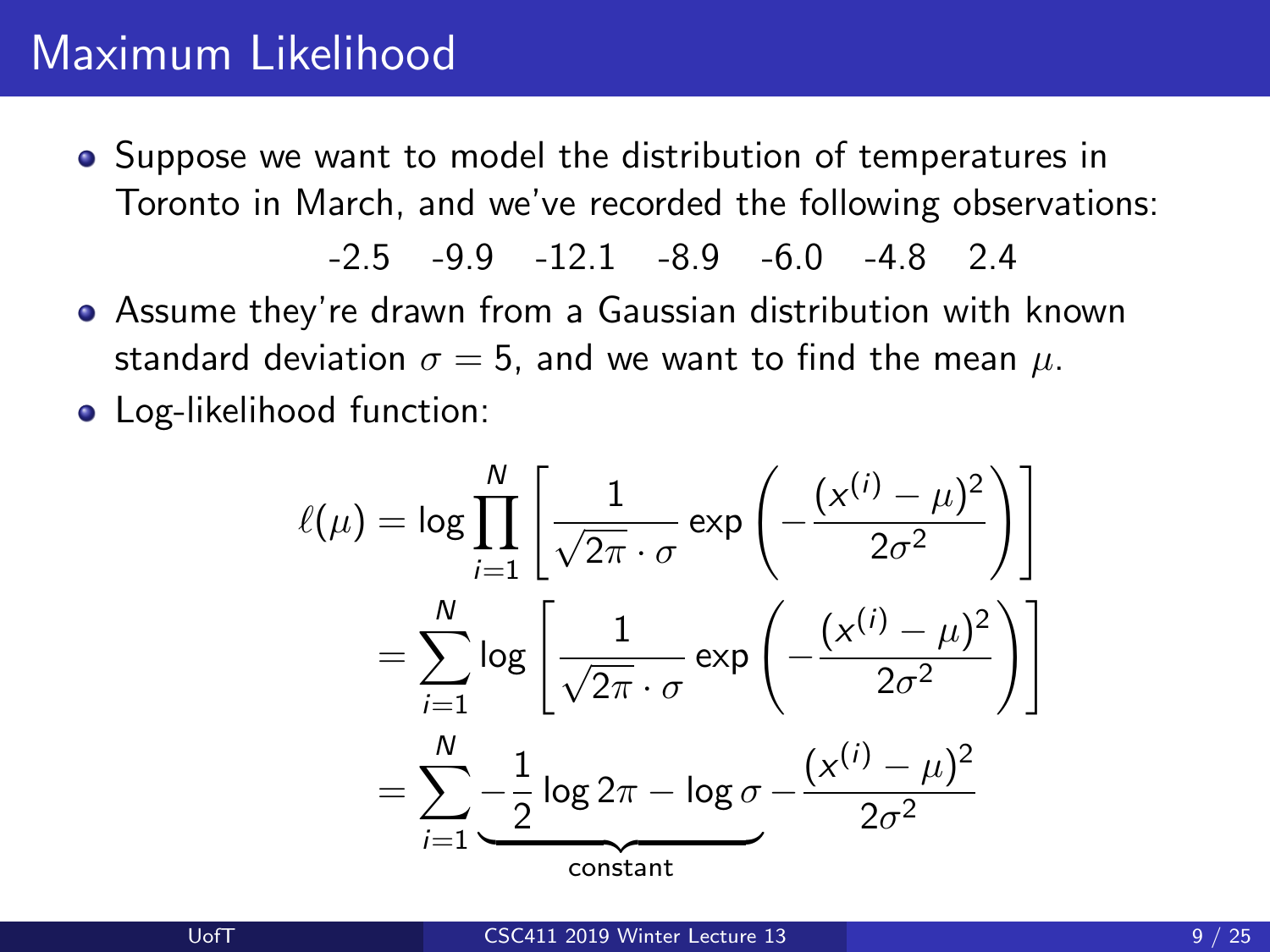Maximize the log-likelihood by setting the derivative to zero:

$$
0 = \frac{d\ell}{d\mu} = -\frac{1}{2\sigma^2} \sum_{i=1}^{N} \frac{d}{d\mu} (x^{(i)} - \mu)^2
$$

$$
= \frac{1}{\sigma^2} \sum_{i=1}^{N} x^{(i)} - \mu
$$

- Solving we get  $\mu=\frac{1}{\Lambda}$  $\frac{1}{N} \sum_{i=1}^{N} x^{(i)}$
- This is just the mean of the observed values, or the empirical mean.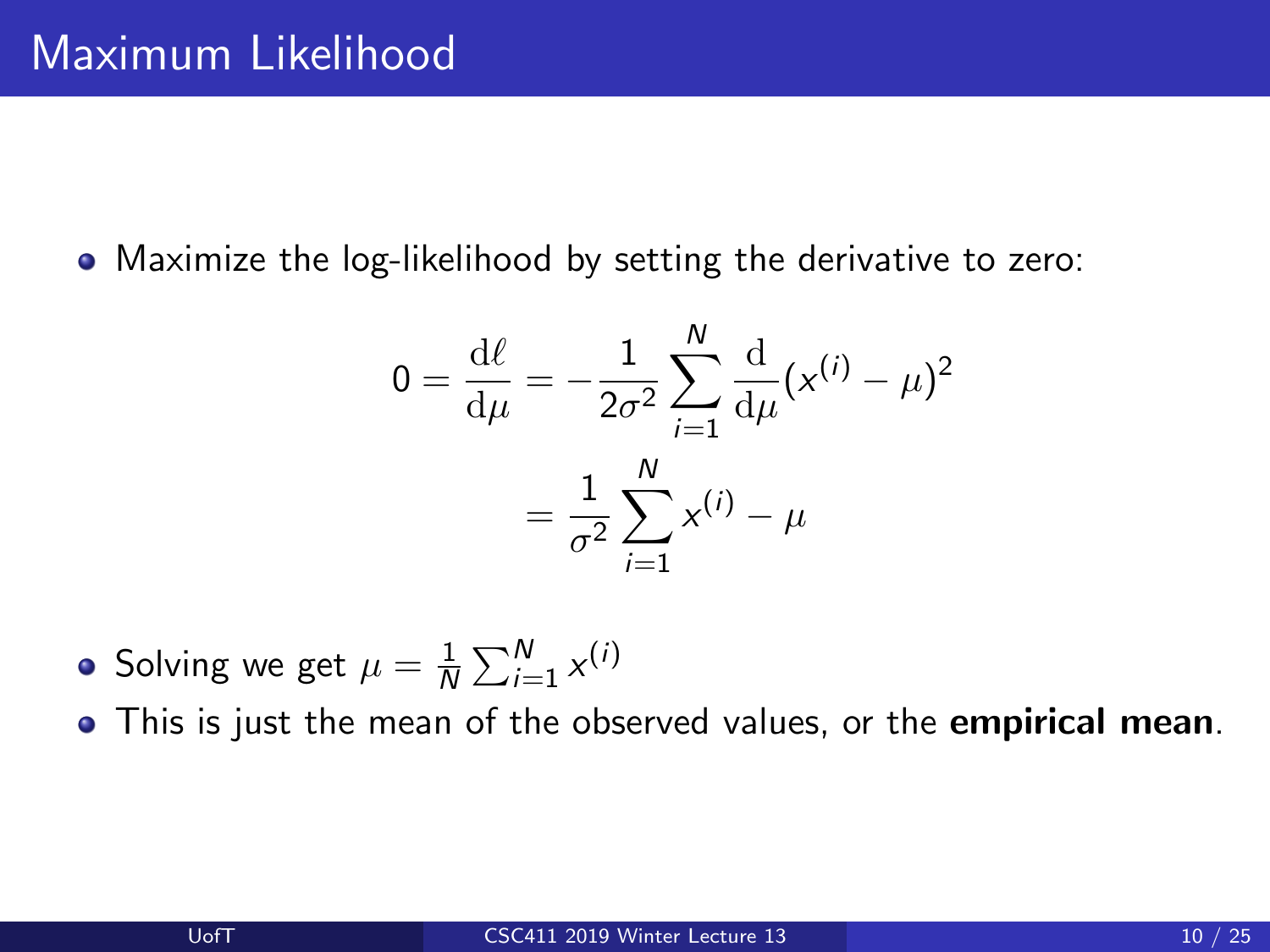- In general, we don't know the true standard deviation  $\sigma$ , but we can solve for it as well.
- Set the *partial* derivatives to zero, just like in linear regression.

$$
0 = \frac{\partial \ell}{\partial \mu} = -\frac{1}{\sigma^2} \sum_{i=1}^{N} x^{(i)} - \mu
$$
  
\n
$$
0 = \frac{\partial \ell}{\partial \sigma} = \frac{\partial}{\partial \sigma} \left[ \sum_{i=1}^{N} -\frac{1}{2} \log 2\pi - \log \sigma - \frac{1}{2\sigma^2} (x^{(i)} - \mu)^2 \right]
$$
  
\n
$$
= \sum_{i=1}^{N} -\frac{1}{2} \frac{\partial}{\partial \sigma} \log 2\pi - \frac{\partial}{\partial \sigma} \log \sigma - \frac{\partial}{\partial \sigma} \frac{1}{2\sigma} (x^{(i)} - \mu)^2
$$
  
\n
$$
= \sum_{i=1}^{N} 0 - \frac{1}{\sigma} + \frac{1}{\sigma^3} (x^{(i)} - \mu)^2
$$
  
\n
$$
= -\frac{N}{\sigma} + \frac{1}{\sigma^3} \sum_{i=1}^{N} (x^{(i)} - \mu)^2
$$
  
\n
$$
0 = \frac{1}{\sigma} \sum_{i=1}^{N} x^{(i)} - \mu^2
$$
  
\n
$$
\hat{\sigma}_{ML} = \sqrt{\frac{1}{N} \sum_{i=1}^{N} (x^{(i)} - \mu)^2}
$$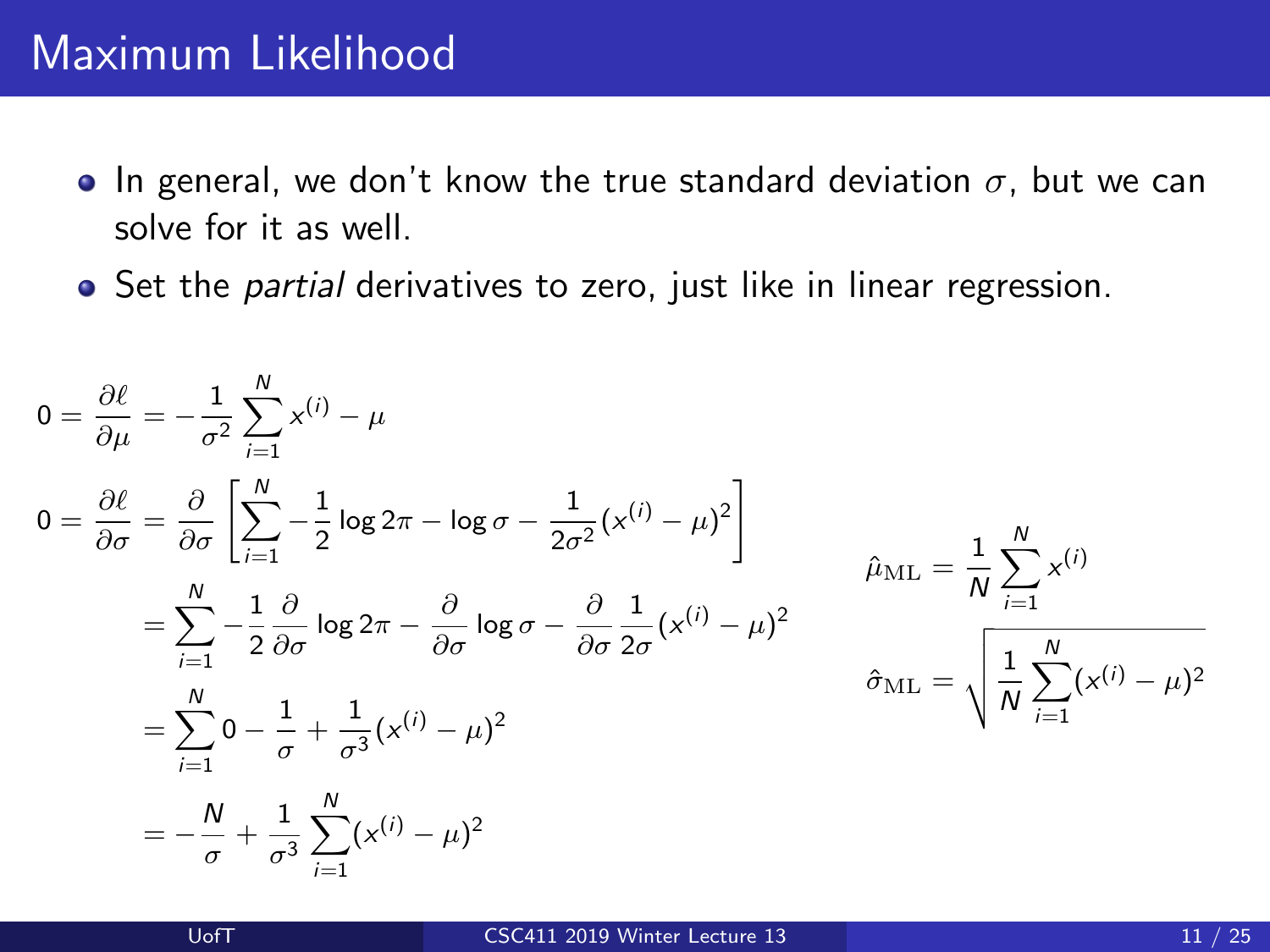• Sometimes there is no closed-form solution. E.g., consider the gamma distribution, whose PDF is

$$
p(x) = \frac{b^a}{\Gamma(a)} x^{a-1} e^{-bx},
$$

where Γ is the gamma function, a generalization of the factorial function to continuous values.

There is no closed-form solution, but we can still optimize the log-likelihood using gradient ascent.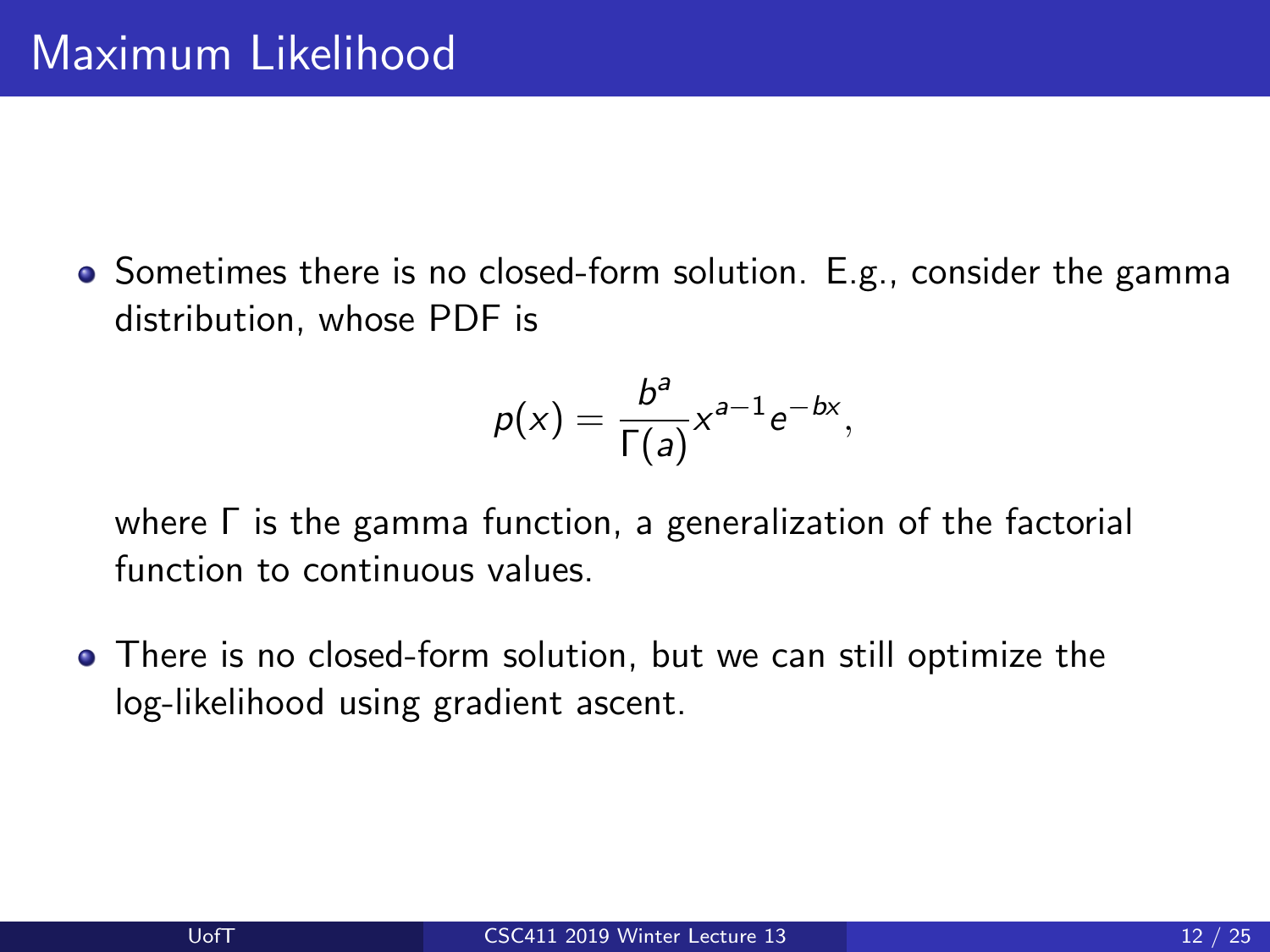So far, maximum likelihood has told us to use empirical counts or statistics:

• **Bernoulli:** 
$$
\theta = \frac{N_H}{N_H + N_T}
$$

- Gaussian:  $\mu = \frac{1}{N} \sum x^{(i)}$ ,  $\sigma^2 = \frac{1}{N} \sum (x^{(i)} \mu)^2$
- This doesn't always happen; the class of probability distributions that have this property is **exponential families**.

$$
f_X(x|\theta) = h(x) \exp(\eta(\theta)^{\top} T(x) - A(\theta))
$$

- $\bullet$   $\theta$ : distribution parameters
- $\bullet$   $\eta(\theta)$ : natural parameter
- $\bullet$   $T(x)$ : sufficient statistic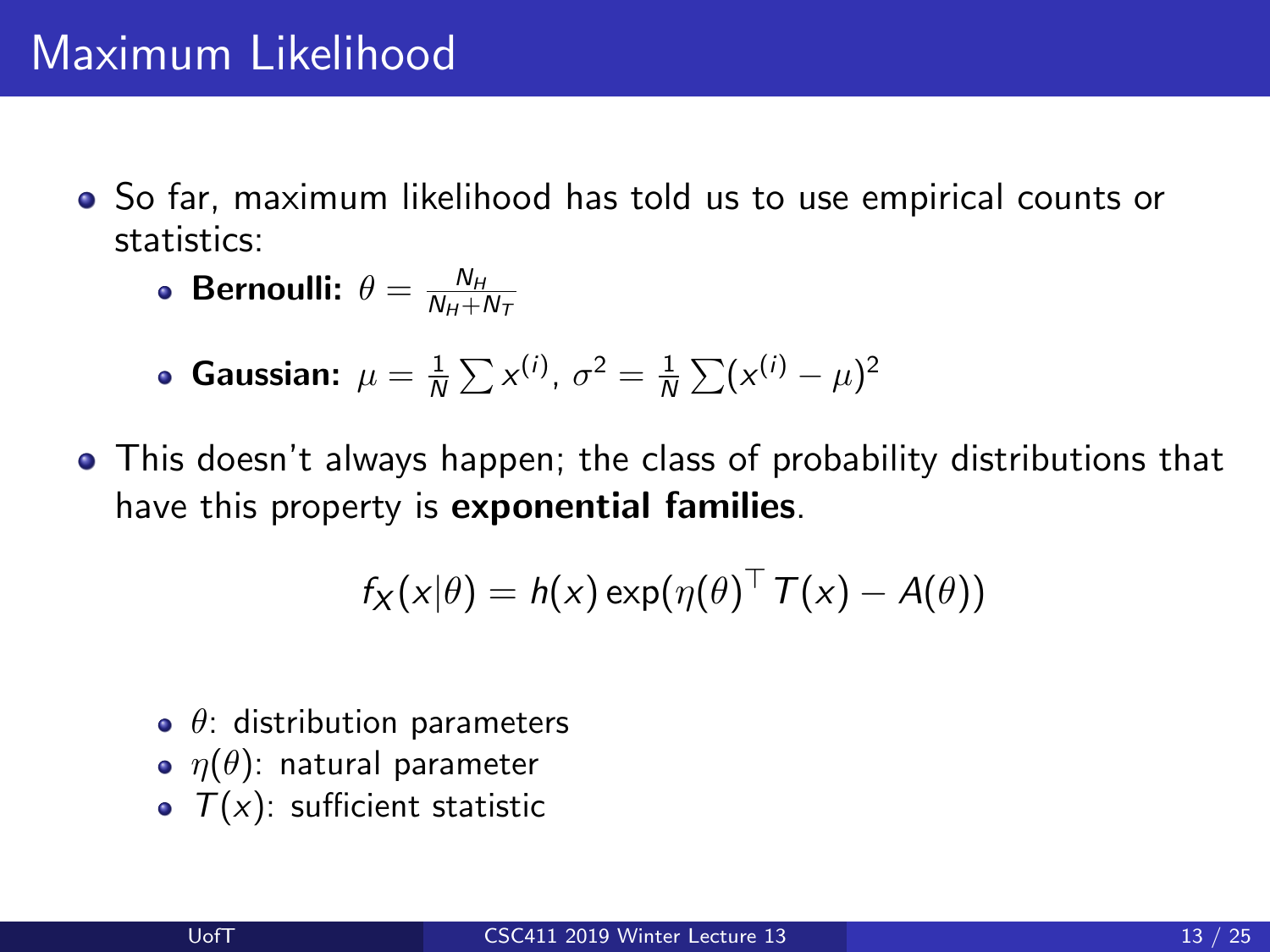We've been doing maximum likelihood estimation all along!

• Squared error loss (e.g. linear regression)

$$
p(t|y) = \mathcal{N}(t; y, \sigma^2)
$$

$$
-\log p(t|y) = \frac{1}{2\sigma^2}(y - t)^2 + \text{const}
$$

Cross-entropy loss (e.g. logistic regression)

$$
p(t = 1|y) = Bernoulli(t; y)
$$
  
- log  $p(t|y) = -t$  log y – (1 – t) log(1 – y)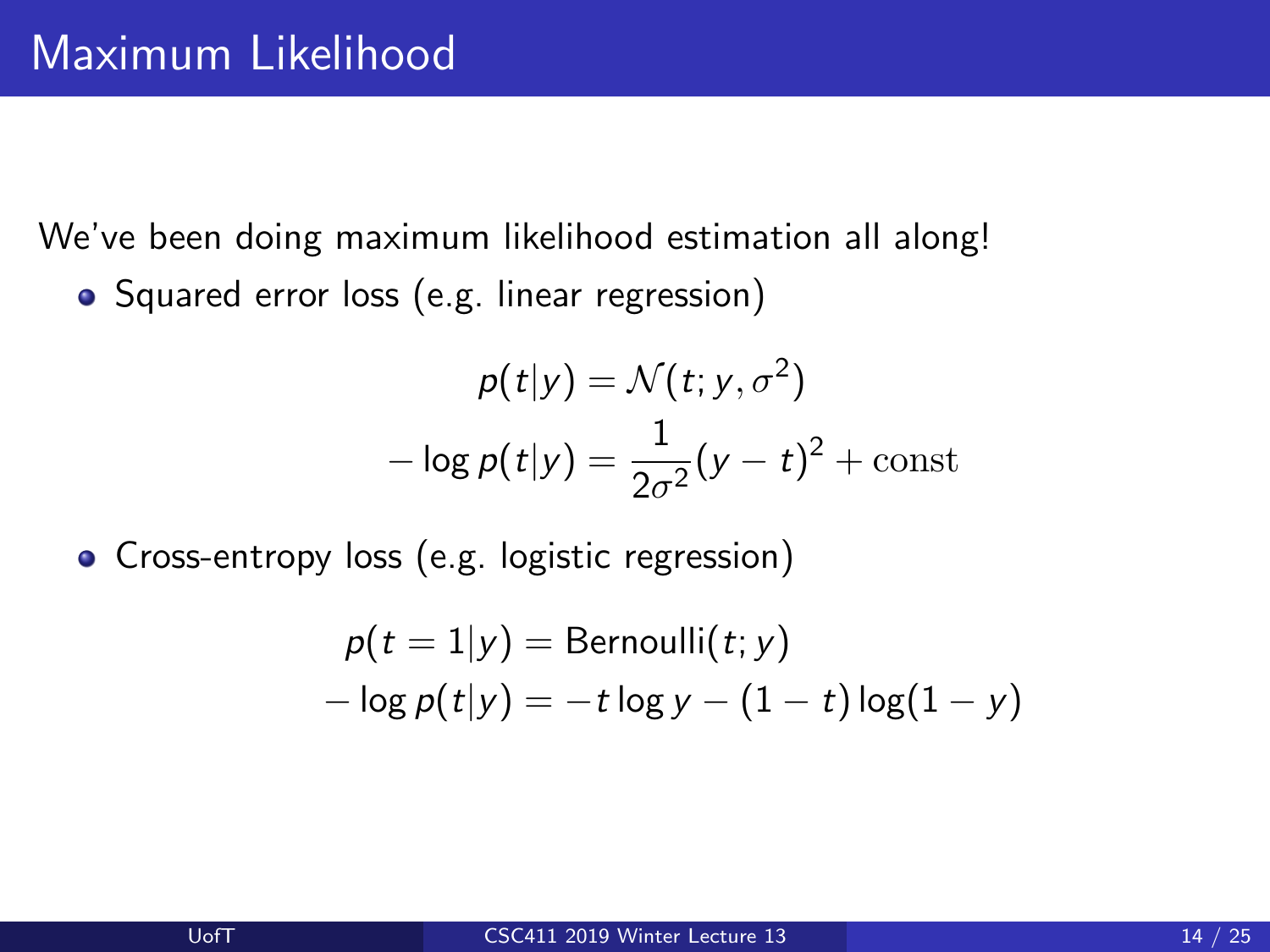Two approaches to classification:

- **Discriminative approach:** estimate parameters of decision boundary/class separator directly from labeled examples.
	- Tries to solve: How do I separate the classes?
	- learn  $p(y|x)$  directly (logistic regression models)
	- learn mappings from inputs to classes (least-squares, decision trees)
- **Generative approach:** model the distribution of inputs characteristic of the class (Bayes classifier).
	- Tries to solve: What does each class "look" like?
	- Build a model of  $p(x|y)$
	- Apply Bayes Rule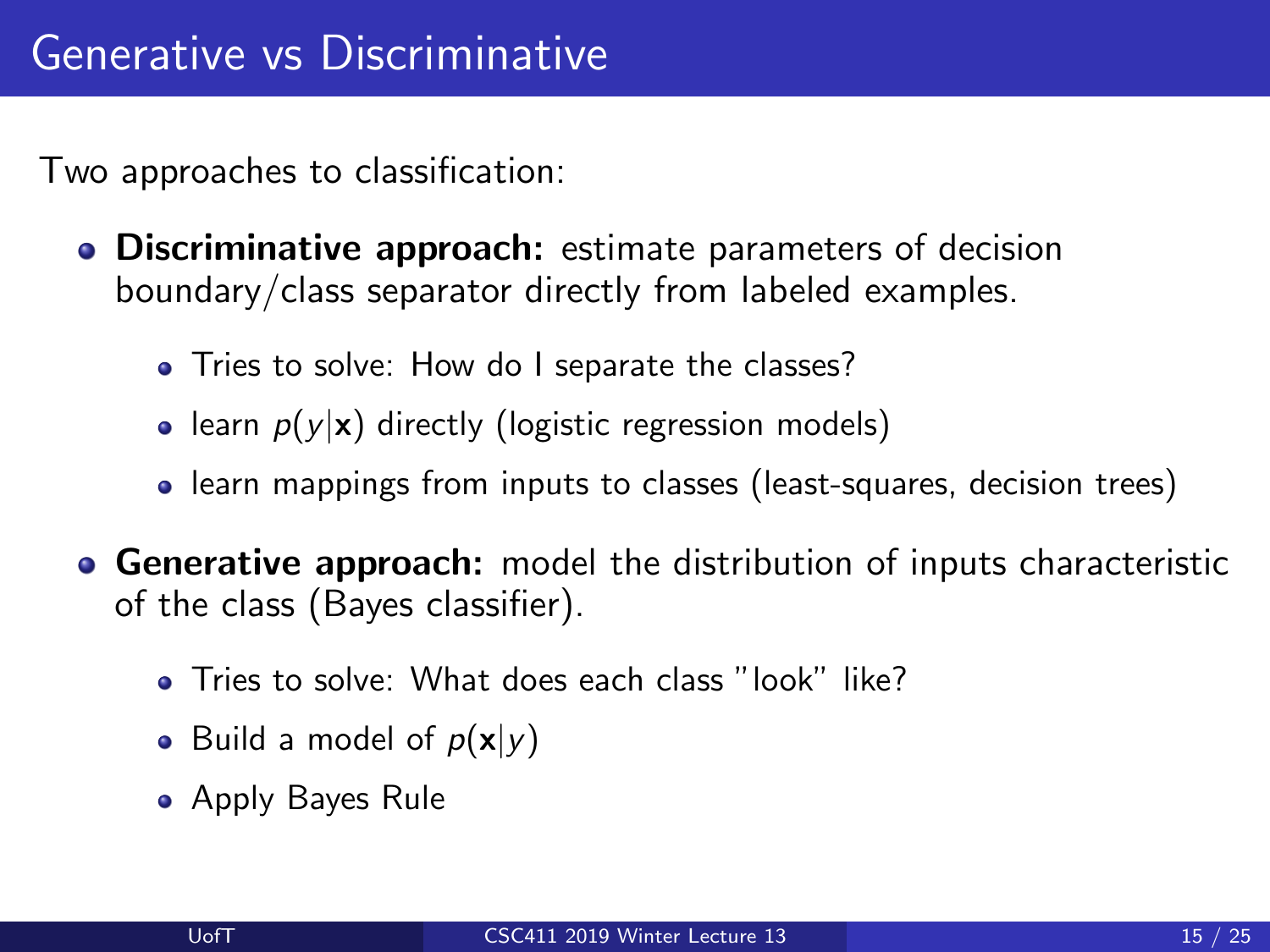# Bayes Classifier

- Aim to classify text into spam/not-spam (yes  $c=1$ ; no  $c=0$ )
- Use bag-of-words features, get binary vector x for each email
- Example: "You are one of the very few who have been selected as a winners for the free \$1000 Gift Card."
- Vocabulary:
	- $\bullet$  "a": 1
	- ...
	- "car": 0
	- $\bullet$  "card": 1
	-
	- $^{\circ}$  "win": 0
	- $\bullet$  "winner": 1
	- $\bullet$  "winter": 0
	- $\bullet$  ...
	- $\bullet$  "you": 1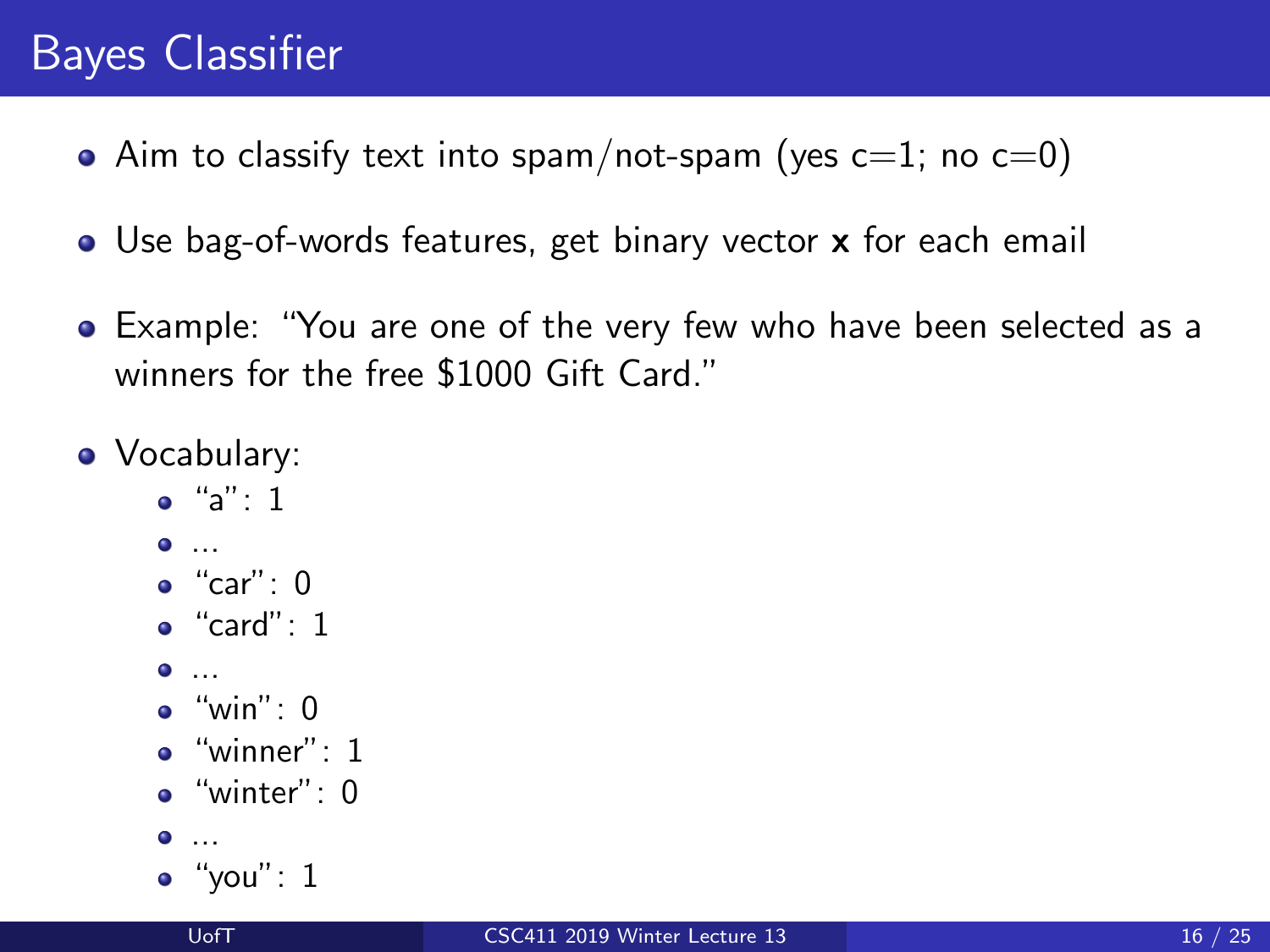## Bayes Classifier

Given features  $\mathbf{x} = [x_1, x_2, \cdots, x_d]^T$  we want to compute class probabilities using Bayes Rule:



• More formally

$$
posterior = \frac{Class likelihood \times prior}{Evidence}
$$

• How can we compute  $p(x)$  for the two class case? (Do we need to?)

$$
p(\mathbf{x}) = p(\mathbf{x}|c = 0)p(c = 0) + p(\mathbf{x}|c = 1)p(c = 1)
$$

• To compute  $p(c|\mathbf{x})$  we need:  $p(\mathbf{x}|c)$  and  $p(c)$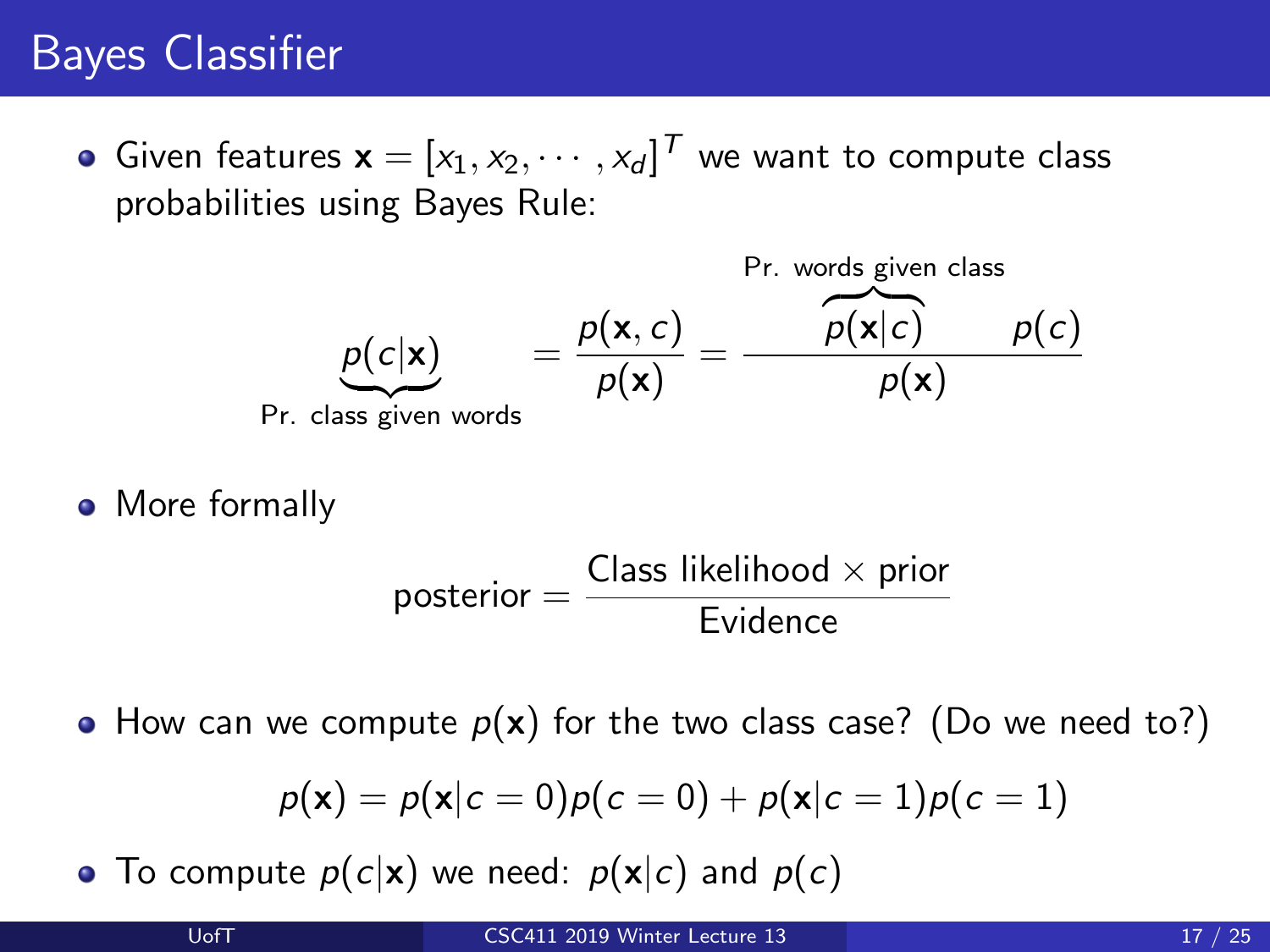- Assume we have two classes: spam and non-spam. We have a dictionary of D words, and binary features  $\mathbf{x} = [x_1, \dots, x_D]$  saying whether each word appears in the e-mail.
- If we define a joint distribution  $p(c, x_1, \ldots, x_D)$ , this gives enough information to determine  $p(c)$  and  $p(x|c)$ .
- Problem: specifying a joint distribution over  $D+1$  binary variables requires  $2^{D+1}$  entries. This is computationally prohbitive and would require an absurd amount of data to fit.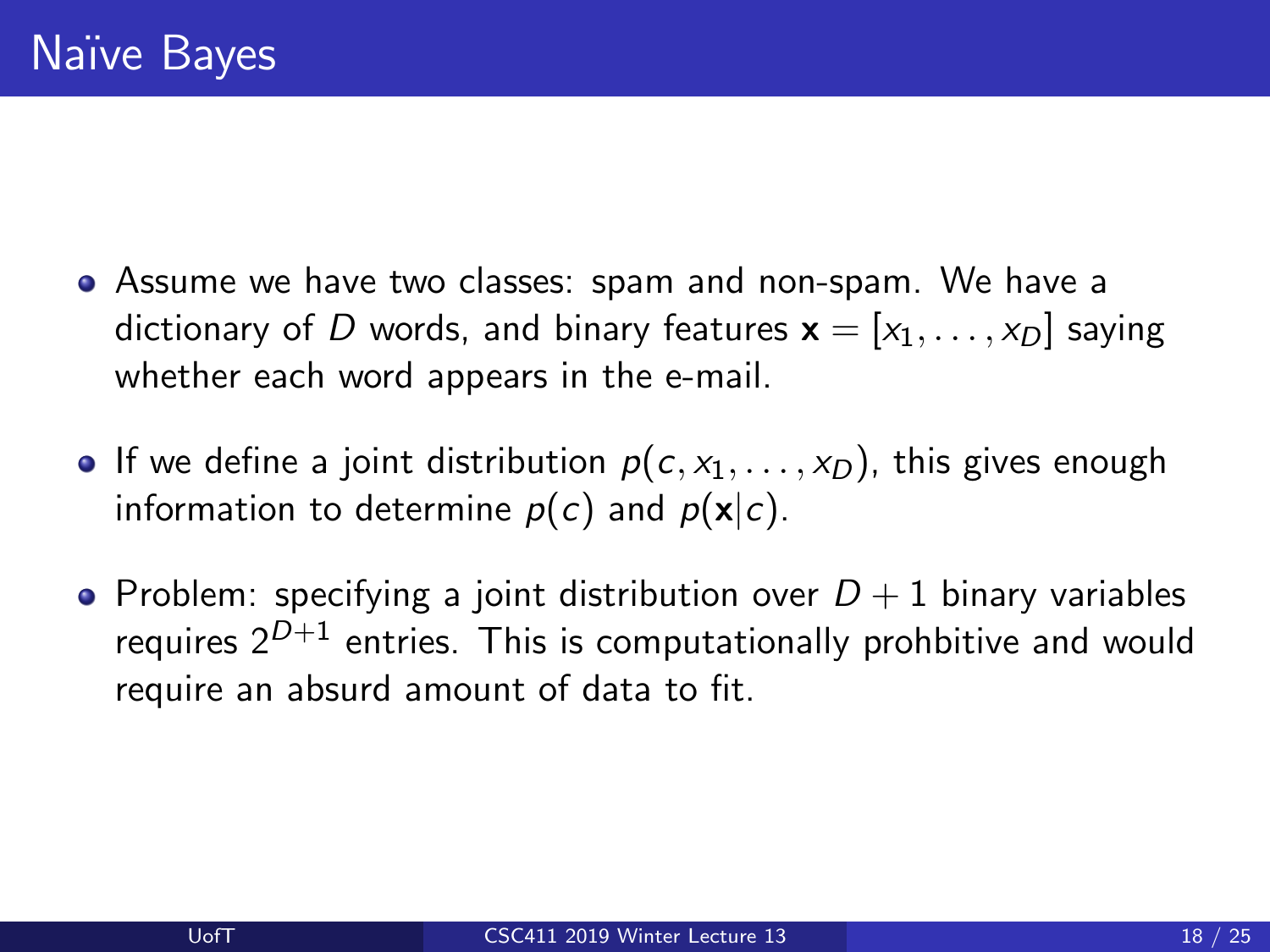- We'd like to impose structure on the distribution such that:
	- it can be compactly represented
	- **.** learning and inference are both tractable
- Probabilistic graphical models are a powerful and wide-ranging class of techniques for doing this. We'll just scratch the surface here.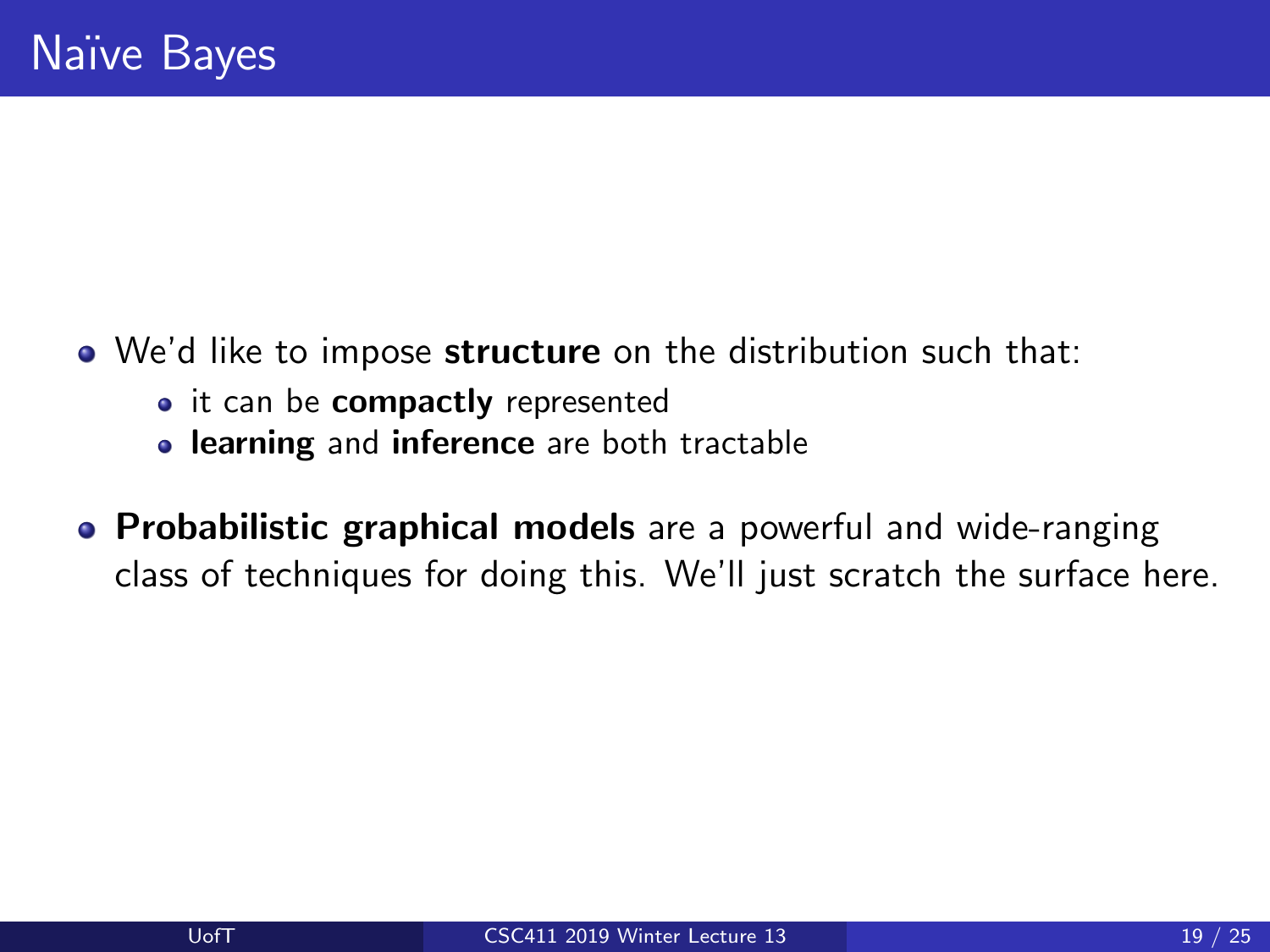- Naïve Bayes makes the assumption that the word features  $x_i$  are conditionally independent given the class c.
	- This means  $x_i$  and  $x_i$  are independent under the conditional distribution  $p(x|c)$ .
	- Note: this doesn't mean they're independent. (E.g., "gift" and "card" are correlated insofar as they both depend on c.)
	- Mathematically,

$$
p(c, x_1, \ldots, x_D) = p(c)p(x_1|c) \cdots p(x_D|c).
$$

- Compact representation of the joint distribution
	- Prior probability of class:  $p(c = 1) = \theta_c$
	- Conditional probability of word feature given class:  $p(x_i = 1|c) = \theta_{ic}$
	- 2 $D + 1$  parameters total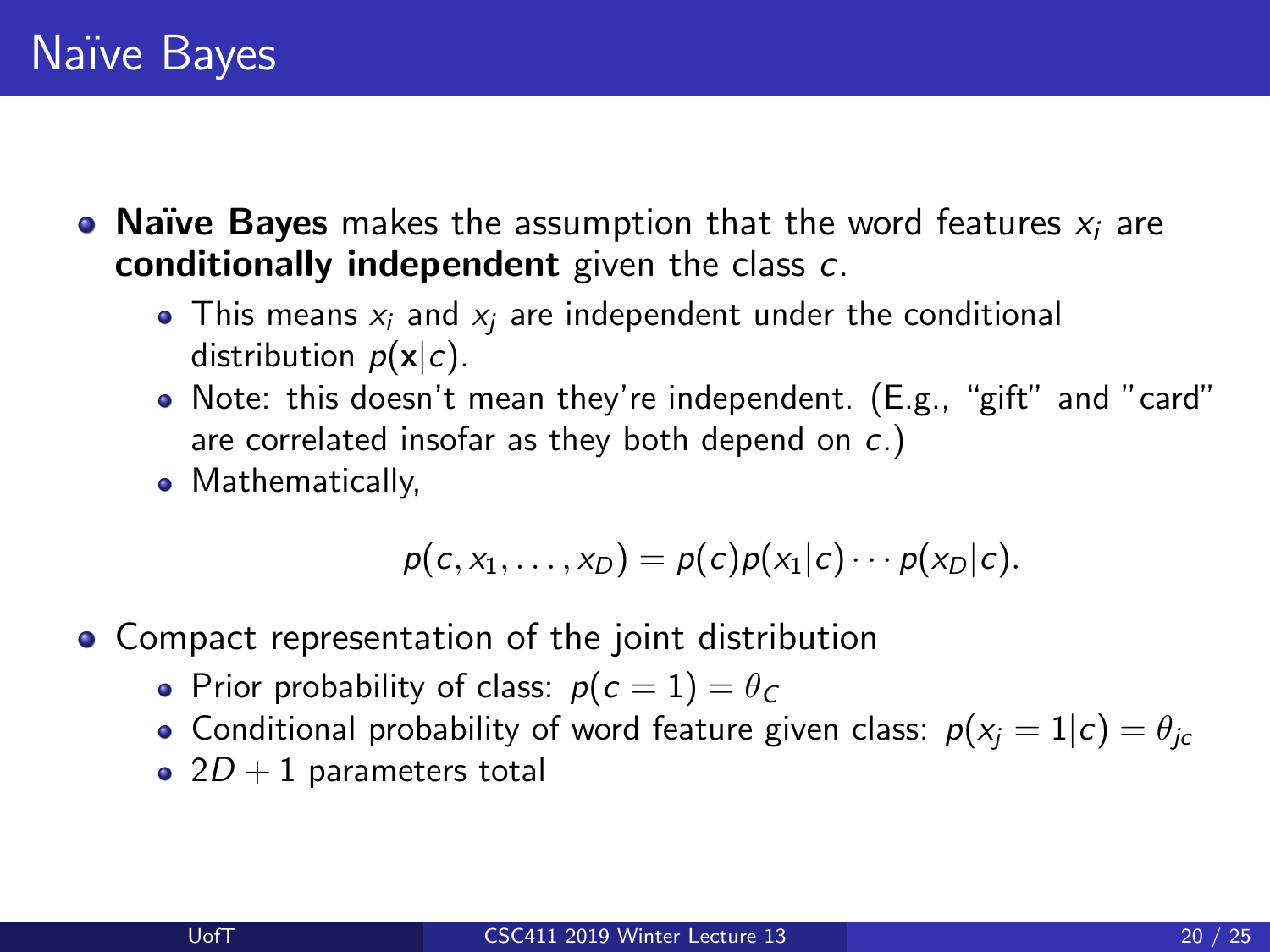• We can represent this model using an **directed graphical model**, or Bayesian network:



- This graph structure means the joint distribution factorizes as a product of conditional distributions for each variable given its parent(s).
- Intuitively, you can think of the edges as reflecting a causal structure. But mathematically, this doesn't hold without additional assumptions.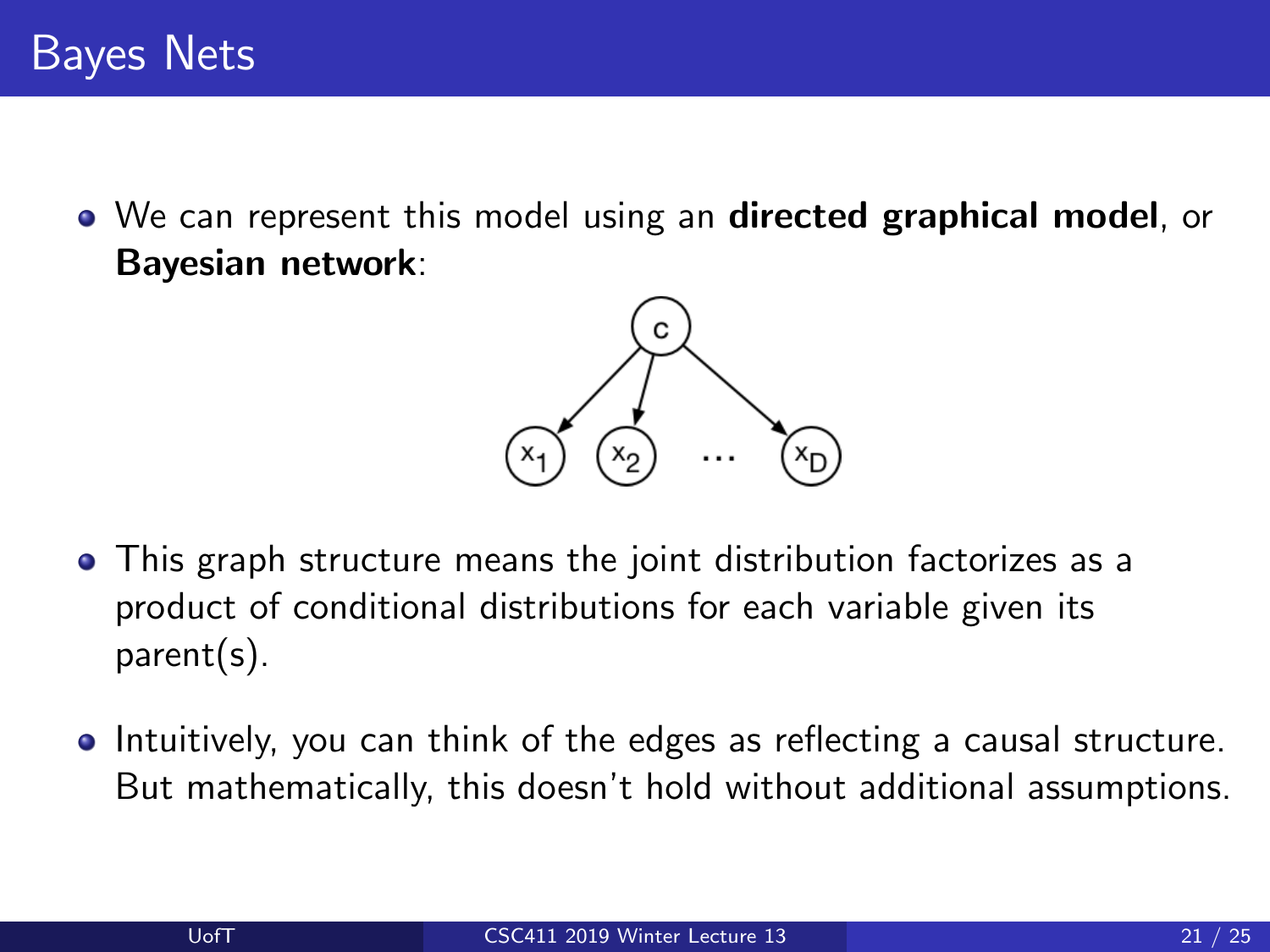# Na¨ıve Bayes: Learning

The parameters can be learned efficiently because the log-likelihood decomposes into independent terms for each feature.

$$
\ell(\theta) = \sum_{i=1}^{N} \log p(c^{(i)}, x^{(i)})
$$
  
\n
$$
= \sum_{i=1}^{N} \log p(c^{(i)}) \prod_{j=1}^{D} p(x_j^{(i)} | c^{(i)})
$$
  
\n
$$
= \sum_{i=1}^{N} \left[ \log p(c^{(i)}) + \sum_{j=1}^{D} \log p(x_j^{(i)} | c^{(i)}) \right]
$$
  
\n
$$
= \sum_{i=1}^{N} \log p(c^{(i)}) + \sum_{j=1}^{D} \sum_{\substack{i=1 \text{odd } j}}^{N} \log p(x_j^{(i)} | c^{(i)})
$$
  
\nBernoulli log-likelihood\nfor feature *x\_j*

Each of these log-likelihood terms depends on different sets of parameters, so they can be optimized independently.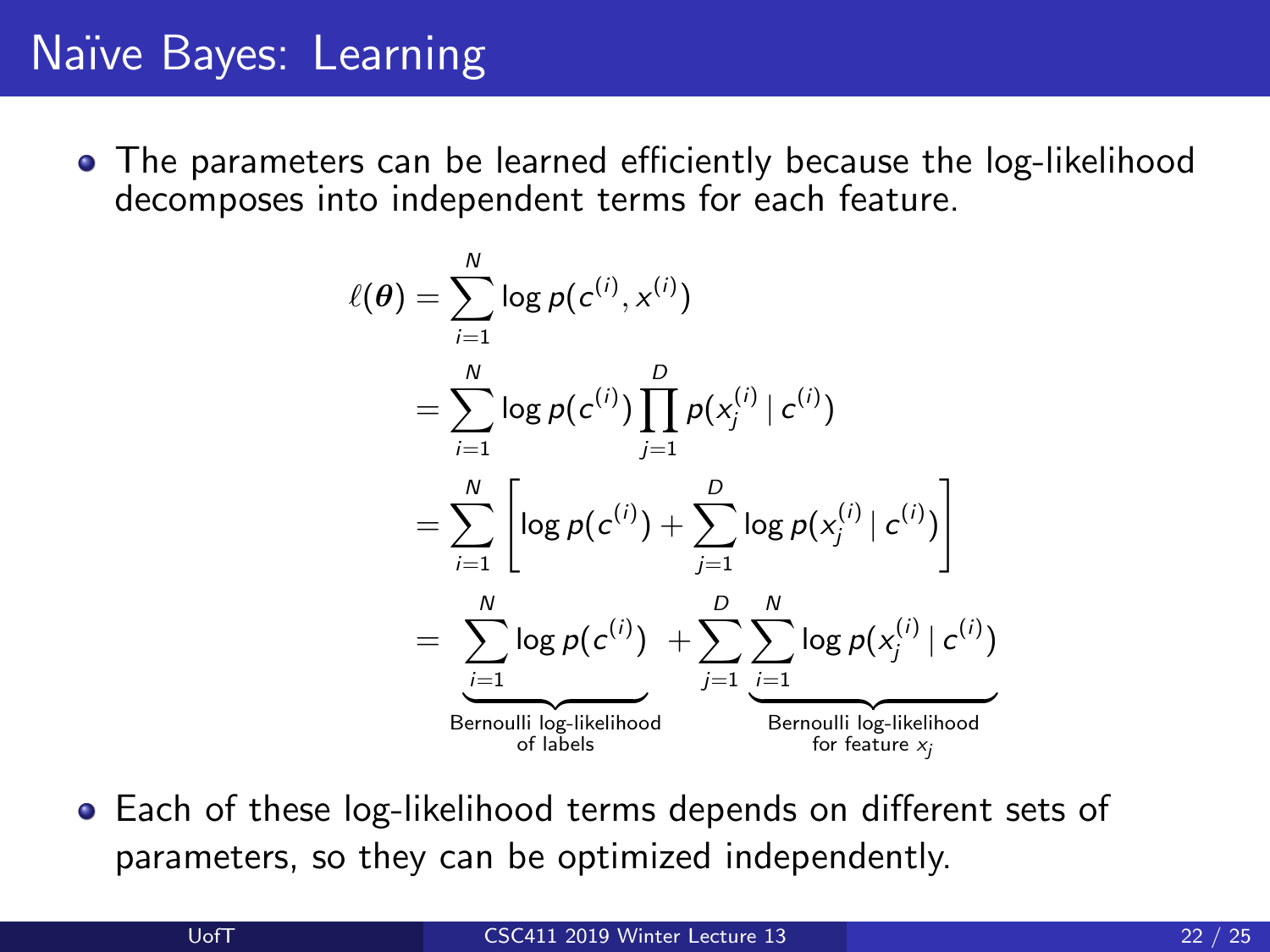# Na¨ıve Bayes: Learning

- Want to maximize  $\sum_{i=1}^N \log p(x_j^{(i)})$  $\left| \mathcal{L}^{(i)} \right| \mathcal{L}^{(i)}$
- This is a minor variant of our coin flip example. Let  $\theta_{ab} = p(x_i = a \mid c = b)$ . Note  $\theta_{1b} = 1 - \theta_{0b}$ .
- **•** Log-likelihood:

$$
\begin{aligned} \sum_{i=1}^N \log p(x_j^{(i)} \mid c^{(i)}) = & \sum_{i=1}^N c^{(i)} x_j^{(i)} \log \theta_{11} + \sum_{i=1}^N c^{(i)} (1-x_j^{(i)}) \log (1-\theta_{11}) \\ & + \sum_{i=1}^N (1-c^{(i)}) x_j^{(i)} \log \theta_{10} + \sum_{i=1}^N (1-c^{(i)}) (1-x_j^{(i)}) \log (1-\theta_{10}) \end{aligned}
$$

Obtain maximum likelihood estimates by setting derivatives to zero:

$$
\theta_{11} = \frac{N_{11}}{N_{11} + N_{01}} \qquad \theta_{10} = \frac{N_{10}}{N_{10} + N_{00}}
$$

where  $N_{ab}$  is the counts for  $x_i = a$  and  $c = b$ .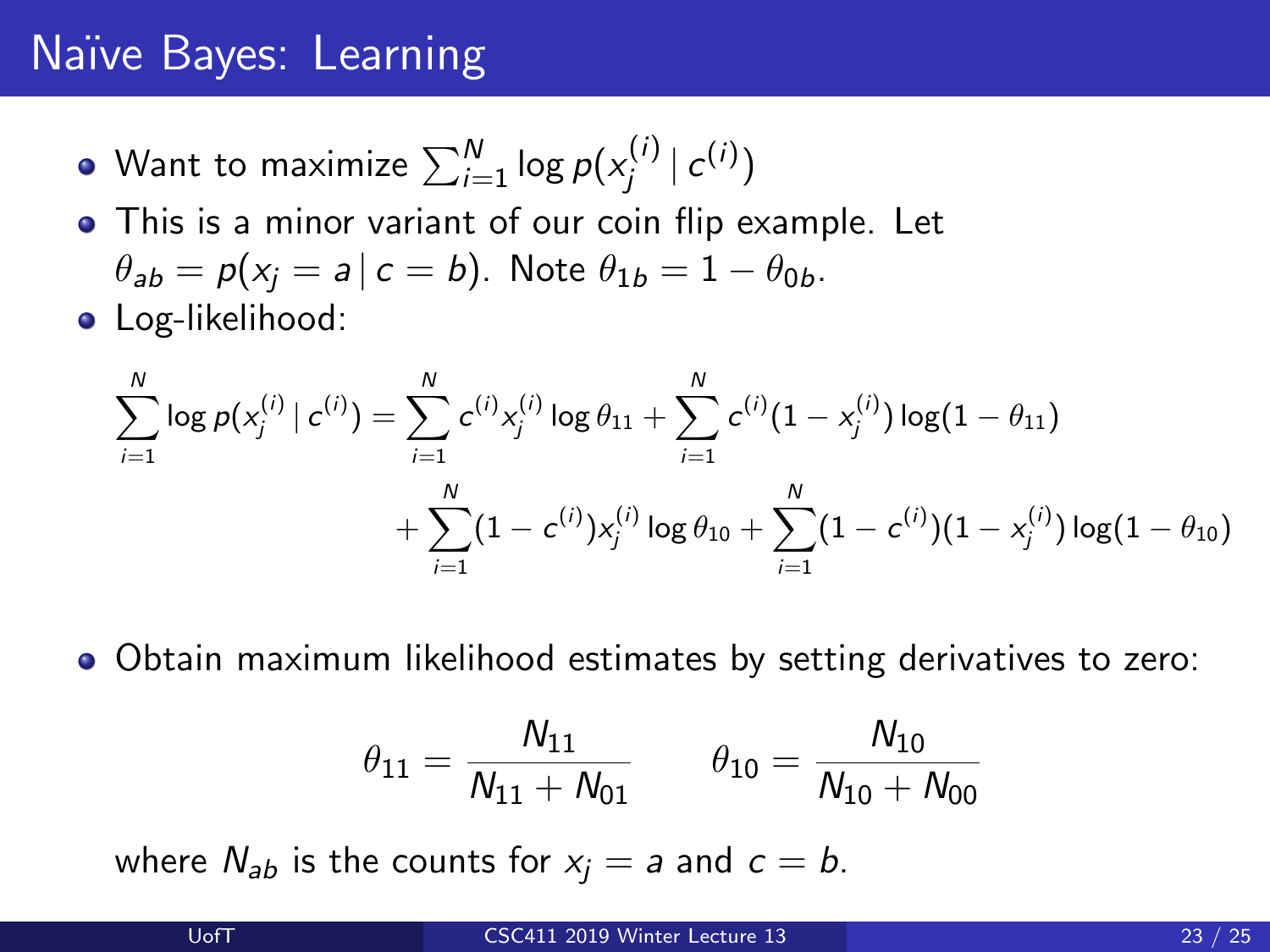# Naïve Bayes: Inference

- We predict the category by performing **inference** in the model.
- Apply Bayes' Rule:

$$
p(c \mid \mathbf{x}) = \frac{p(c)p(\mathbf{x} \mid c)}{\sum_{c'} p(c')p(\mathbf{x} \mid c')}
$$

$$
= \frac{p(c) \prod_{j=1}^{D} p(x_j \mid c)}{\sum_{c'} p(c') \prod_{j=1}^{D} p(x_j \mid c')}
$$

- We need not compute the denominator if we're simply trying to determine the mostly likely c.
- Shorthand notation:

$$
p(c | \mathbf{x}) \propto p(c) \prod_{j=1}^D p(x_j | c)
$$